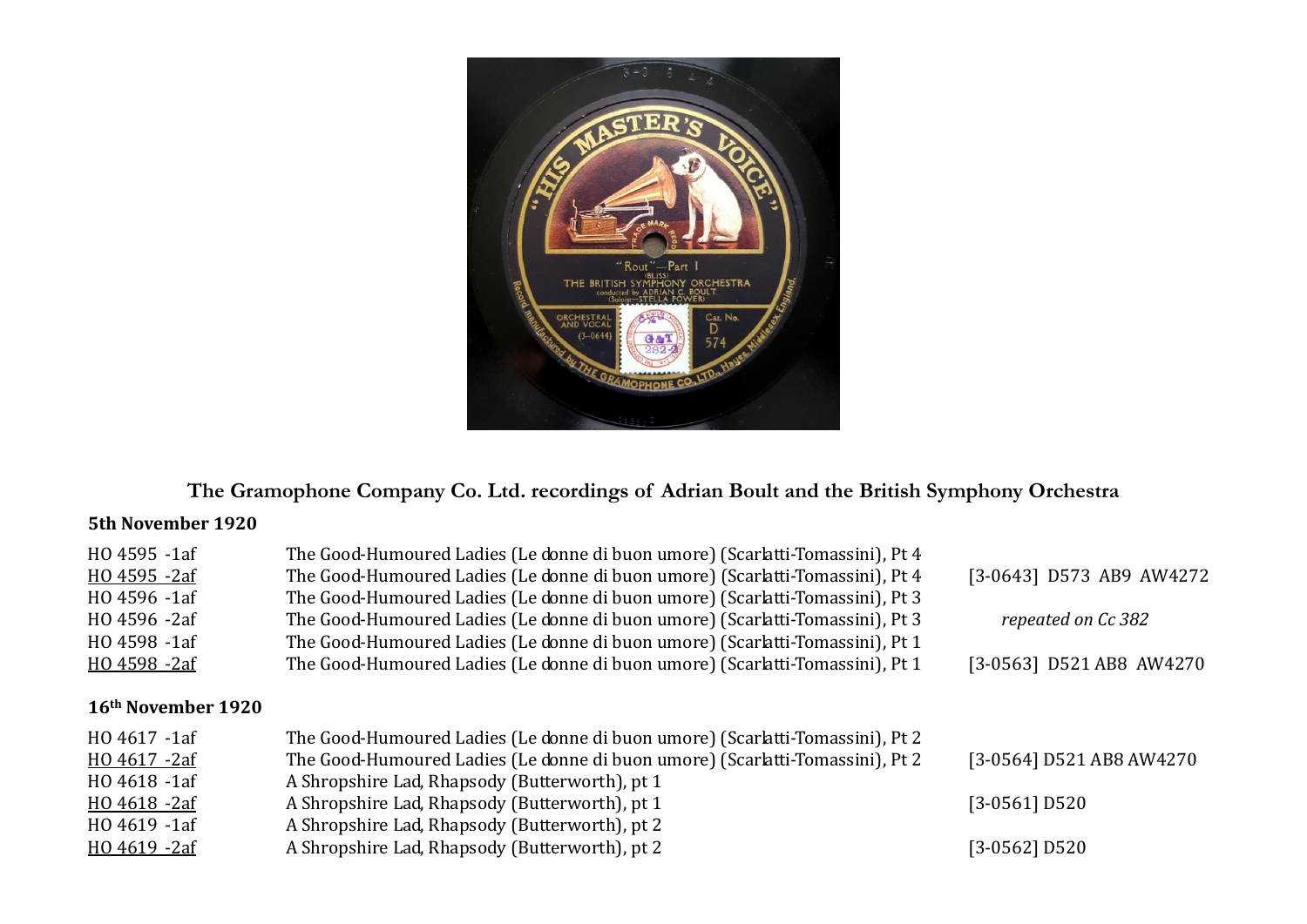#### **6th December 1920**

| HO 4645 -1af<br>HO 4645 -2af<br>HO 4646 af<br>HO 4647 af<br>HO 4648 af | Siegfried Idyll (Wagner), pt 1<br>Siegfried Idyll (Wagner), pt 1<br>Siegfried Idyll (Wagner), pt 2<br>Songs without Words Op 22 (Gustav Holst): 2. Marching song<br>Songs without Words Op 22 (Gustav Holst): 1. Country song             |                          |
|------------------------------------------------------------------------|-------------------------------------------------------------------------------------------------------------------------------------------------------------------------------------------------------------------------------------------|--------------------------|
| $2nd$ June 1921                                                        |                                                                                                                                                                                                                                           |                          |
| $Cc$ 210 $-1$<br>$Cc$ 210 -2                                           | La Boutique Fantastique: Selection (Rossini-Respighi arr Howard Carr), pt 1<br>La Boutique Fantastique: Selection (Rossini-Respighi arr Howard Carr), pt 1                                                                                | $[3-0640X]$ D572         |
| $Cc$ 210 $-3$<br>$Cc$ 210 -4<br>Cc 211 -1                              | La Boutique Fantastique: Selection (Rossini-Respighi arr Howard Carr), pt 1<br>La Boutique Fantastique: Selection (Rossini-Respighi arr Howard Carr), pt 1<br>La Boutique Fantastique: Selection (Rossini-Respighi arr Howard Carr), pt 2 | $[3-0640]$ D572          |
| Cc 211 -2<br>$Cc$ 211 -3                                               | La Boutique Fantastique: Selection (Rossini-Respighi arr Howard Carr), pt 2<br>La Boutique Fantastique: Selection (Rossini-Respighi arr Howard Carr), pt 2                                                                                | $[3-0641]$ D572          |
| 21 <sup>st</sup> July 1921                                             |                                                                                                                                                                                                                                           |                          |
| Cc 380 -1<br>Cc 380 -2                                                 | Rout (Arthur Bliss), part 1                                                                                                                                                                                                               |                          |
| Cc 380 -3<br>Cc 381 -1                                                 | Rout (Arthur Bliss), part 1<br>Rout (Arthur Bliss), part 1<br>Rout (Arthur Bliss), part 2                                                                                                                                                 | $[3-0644]$ D574          |
| $Cc$ 381 -2                                                            | Rout (Arthur Bliss), part 2                                                                                                                                                                                                               | $[3-0645]$ D574          |
| Cc 382 -1<br>$Cc$ 382 -2                                               | Le donne di buon umore (The good-humoured ladies) (Scarlatti-Tommasini), part 3<br>Le donne di buon umore (The good-humoured ladies) (Scarlatti-Tommasini), part 3                                                                        | [3-0642] D573 AB9 AW4272 |
| 3rd November 1921                                                      |                                                                                                                                                                                                                                           |                          |
| $Cc$ 624 -1<br>$Cc$ 624 -2<br>$Cc$ 625 -1                              | Hansel and Gretel: Overture (Humperdinck), pt 1<br>Hansel and Gretel: Overture (Humperdinck), pt 1<br>Hansel and Gretel: Overture (Humperdinck), pt 2                                                                                     | $[3-0690]$ D591          |
| $Cc$ 625 -2                                                            | Hansel and Gretel: Overture (Humperdinck), pt 2                                                                                                                                                                                           | $[3-0691]$ D591          |

- Cc 626 -1 Songs without Words Op 22 (Gustav Holst): 2. Marching song
- Cc 626 -2 Songs without Words Op 22 (Gustav Holst): 2. Marching song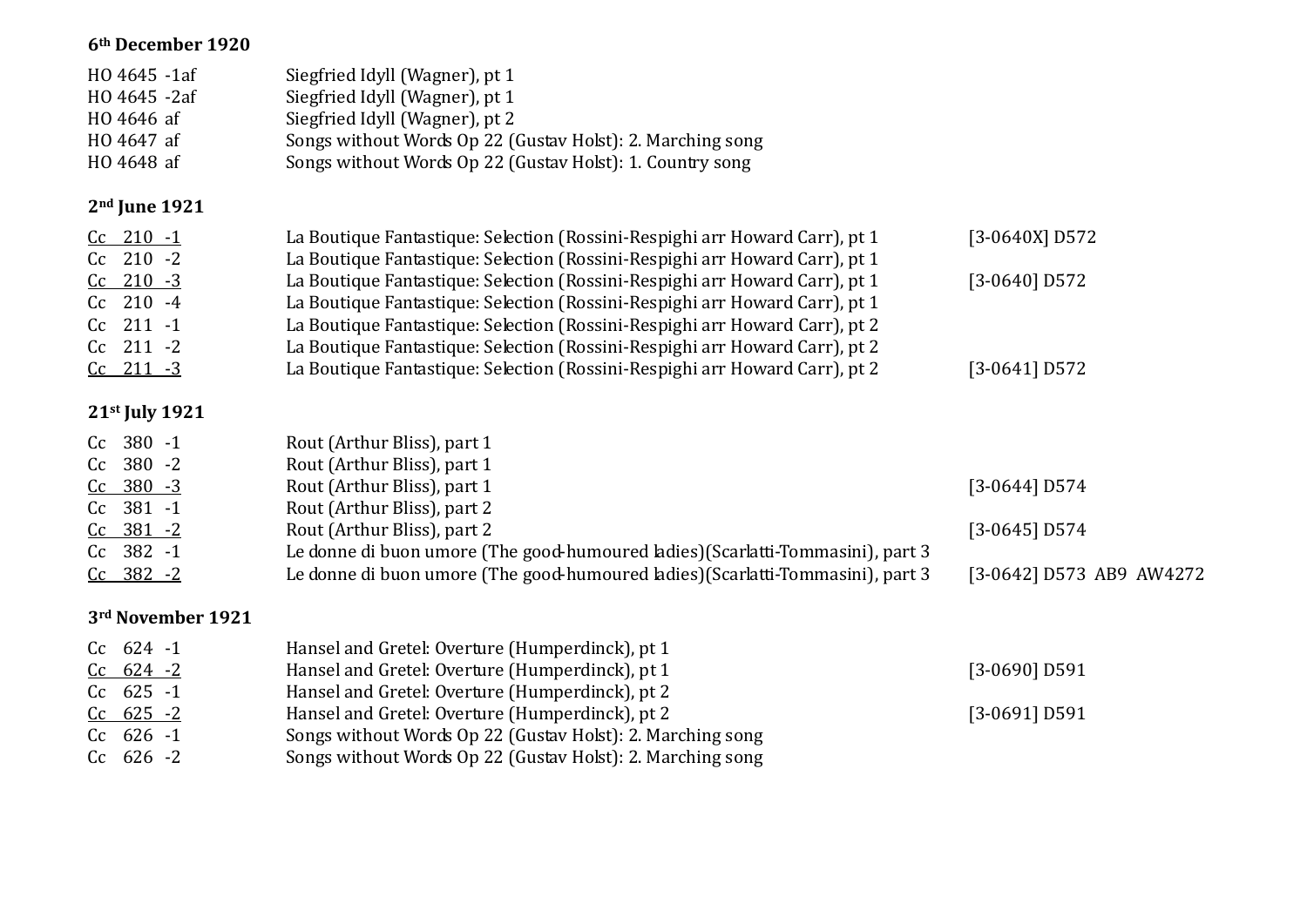#### **5th December 1921**

| $Cc$ 742 -1 | Siegfried Idyll (Wagner), pt 1 |
|-------------|--------------------------------|
| Cc 742 -2   | Siegfried Idyll (Wagner), pt 1 |
| $Cc$ 743 -1 | Siegfried Idyll (Wagner), pt 2 |
| $Cc$ 743 -2 | Siegfried Idyll (Wagner), pt 2 |
| $Cc$ 744 -1 | Siegfried Idyll (Wagner), pt 3 |
| $Cc$ 744 -2 | Siegfried Idyll (Wagner), pt 3 |
| $Cc$ 744 -3 | Siegfried Idyll (Wagner), pt 3 |
|             |                                |

### **3rd February 1922**

| $Cc$ 742 -3 | Siegfried Idyll (Wagner), pt 1 |
|-------------|--------------------------------|
| $Cc$ 742 -4 | Siegfried Idyll (Wagner), pt 1 |
| $Cc$ 744 -4 | Siegfried Idyll (Wagner), pt 3 |
| $Cc$ 744 -5 | Siegfried Idyll (Wagner), pt 3 |
| $Cc$ 974 -1 | Siegfried Idyll (Wagner), pt 4 |
| $Cc$ 974 -2 | Siegfried Idyll (Wagner), pt 4 |
| $Cc$ 974 -3 | Siegfried Idyll (Wagner), pt 4 |
|             |                                |

## **6th March 1922**

| Hansel and Gretel: Hexenritt (Humperdinck)       |
|--------------------------------------------------|
| Hansel and Gretel: Hexenritt (Humperdinck)       |
| Hansel and Gretel: Hexenritt (Humperdinck)       |
| Hansel and Gretel: Traum Pantomime (Humperdinck) |
| Hansel and Gretel: Traum Pantomime (Humperdinck) |
|                                                  |

[3-0718] D617 AB26  $\overline{C}(3-0719)$  D617 AB26

## **20th March 1922**

| Cc 742 -5   | Siegfried Idyll (Wagner), pt 1                |
|-------------|-----------------------------------------------|
| $Cc$ 742 -6 | Siegfried Idyll (Wagner), pt 1                |
| Cc 742 -7   | Siegfried Idyll (Wagner), pt 1                |
| Cc 974 -4   | Siegfried Idyll (Wagner), pt 4                |
| $Cc$ 974 -5 | Siegfried Idyll (Wagner), pt 4                |
| Cc 974 -6   | Siegfried Idyll (Wagner), pt 4                |
| Cc 1129 -1  | Two English Idylls: No 1 (George Butterworth) |
|             |                                               |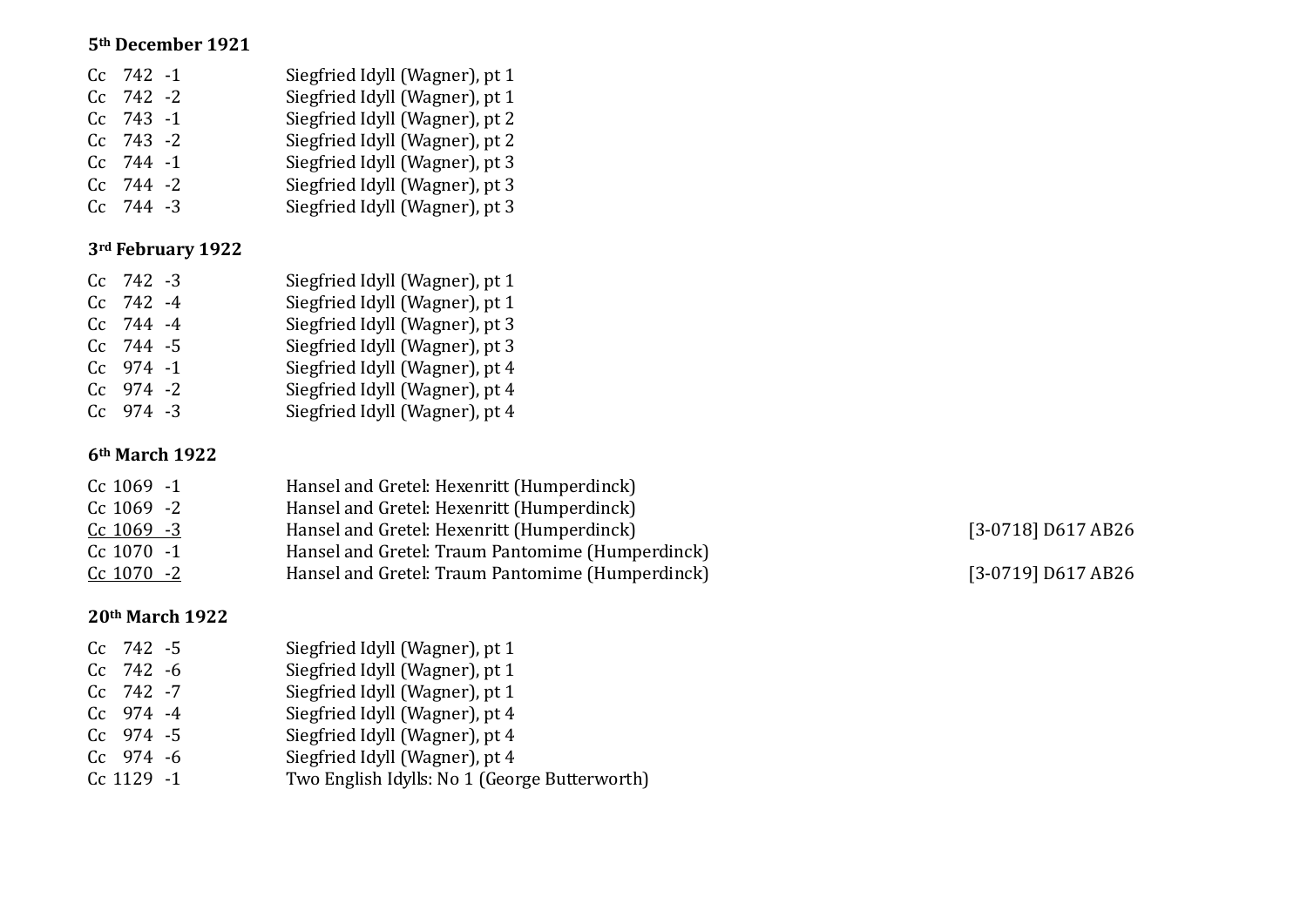Notes:

Numbers in square brackets denote the face number, originally these denoted the catalogue number but with the advent of double-sided records it was retained as a reference point unique to each side. If a matrix was substituted, a letter 'X' was placed after the face number to identify this change, although confusingly this was no longer shown on the actual record by the 1920's. All the published recordings were issued on the British 'His Master's Voice' domestic Black label records with the prefix 'D' for 12 in. (30cm). Some of the records were also issued abroad with those prefixed 'AB' in Spain, and 'AW' in Italy.

Recording took place at the studios of The Gramophone Company Ltd at Hayes. The studio operated from 1912 and the first three sessions were in the HO (Head Office) matrix numbers series. These sessions were recorded under George William Dillnut, a recording 'expert' who had been with the company since 1902 and is identified with the suffix 'af'. The missing matrix number HO 4597 in the first session is another artist recording that day.

No recording took place between mid-February and mid-March 1921 as the recording rooms at Hayes were being rebuilt. Raymond Sooy, a recording 'expert' of the Victor Talking Machine Company and Marcus Olson, a mechanical engineer with Victor, travelled to Hayes to oversee the building of a new recording room and the instructing of the Hayes staff in the operation of new acoustic recording equipment. There was some tension between the two companies as they had a different policy towards recording, Generally Victor wanted a quieter recording that would not show visible signs of wear, the Gram. Co. Ltd preferring a more forward sound with less concern about wear, hence Victor took far fewer recordings into it's catalogue through exchange of matrices and none of Boult's records were issued in their sphere of influence.

Victor was both a sister company and erstwhile majority shareholder of The Gramophone Company Ltd and some recording staff may have felt some umbrage at being 'instructed' by Sooy. The recordings for the 2<sup>nd</sup> June 1921 were made under Sooy and this could account for the different quality of the two issued takes of side one of *La Boutique Fantastique.* Experimentation with the new equipment was still taking place, and, to be on safe side, takes at different amplitudes were probably made. Olsen returned to the USA on the 12<sup>th</sup> of June but Sooy remained until the end of November when he took a break back home. He returned to the UK for a second period at Hayes that lasted from the end of February 1922 to the 12 April 1922 and then returned to the USA.

Only fifteen of the sixty-three sides were issued with some of the unpublished sides would used as backup masters. The usual method of recording was to have a run through of the piece as a rehearsal and to be sure of timings. A test wax was made and played back to be sure that there were no unforeseen technical issues before several blank wax masters would be made. Many more wax masters were made than got as far as being processed and ultimately receiving a matrix number. Quite easily twice as many attempts were made by Boult and the orchestra as are tabulated in the surviving documentation.

A great deal of effort was expended to produce a satisfactory recording of *Siegfried Idyll* but in the end the company got Albert Coates and the Symphony Orchestra to record the piece in July 1922. The other interesting unissued recording was Holst's *Songs without Words Op 22.* The first attempt was to record both songs, but later only the *Marching song w*as attempted with two takes on the 2nd November 1922. This recording session appears to have been a successful day and there is good reason to think that the *Marching song* may also have been successful. Maybe the idea was to use the recording of Butterworth's *English Idylls,* made in their last session, as a coupling for the Holst.